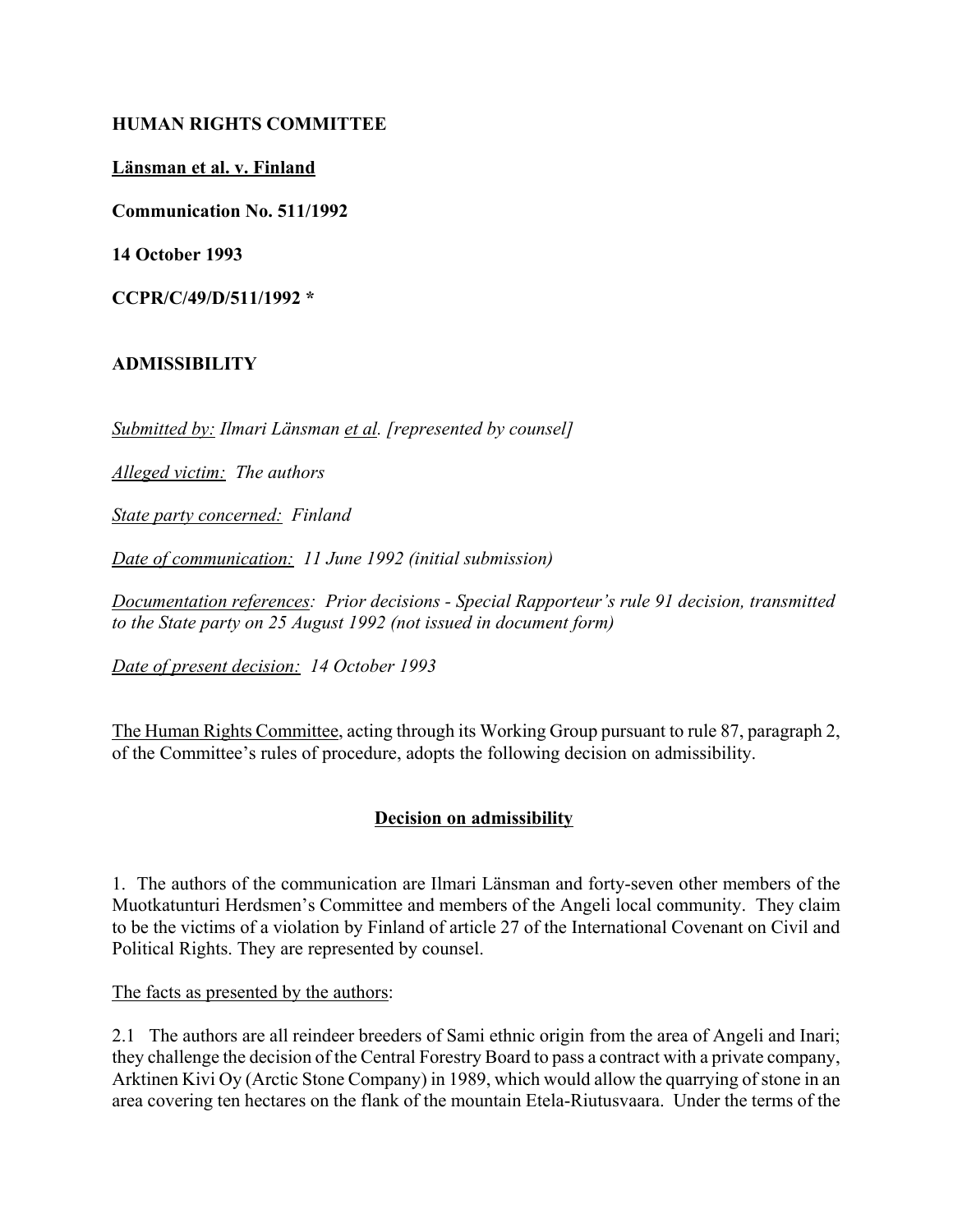initial contract, this activity would be authorized until 1993.

2.2 The members of the Muotkatunturi Herdsmen's Committee occupy an area ranging from the Norwegian border in the West, to Kaamanen in the East, comprising both sides of the road between Inari and Angeli, a territory traditionally owned by them. The area is officially administered by the Central Forestry Board. For reindeer herding purposes, special pens and fences, designed for example to direct the reindeers to particular pastures or locations, have been built around the village of Angeli. The authors pointed out that the question of ownership of lands traditionally used by the Samis is disputed between the Government and the Sami community.

2.3 The authors contend that the contract signed between the Arctic Stone Company and the Central

Forestry Board would not only allow the company to extract stone but also to transport it right through the complex system of reindeer fences to the Angeli-Inari road. They noted that in January of 1990, the company was granted a permit by the Inari municipal authorities for the extraction of some 5,000 cubic metres of building stone, and that it obtained a grant from the Ministry of Trade and Industry for this very purpose.

2.4 The authors admit that until now, only some limited-test quarrying has been carried out; by September 1992, some 100,000 kg of stone (approximately 30 cubic metres) had been extracted. The authors conceded that the economic value of the special type of stones concerned, anorthocite, is considerable, since it may replace marble in, above all, representative public buildings, given that it is more resistant to air-borne pollution.

2.5 The author affirm that the village of Angeli is the only remaining area in Finland with a homogenous and solid Sami population. The quarrying and transport of anorthocite would disturb their reindeer herding activities and the complex system of reindeer fences determined by the natural environment. They add that the transport of the stone would run next to a modern slaughterhouse already under construction, where all reindeer slaughtering must be carried out as of 1994, so as to meet strict export standards.

2.6 Furthermore, the authors observe that the site of the quarry, mount Etelä-Riutusvaara, is a scared place of the old Sami religion, where in old times reindeer were slaughtered, although the Samis now inhabiting the area are not known to have followed these traditional practices for several decades.

2.7 As to the requirement of exhaustion of domestic remedies, the authors point out that 67 members of the Angeli local community appealed, without success, against the quarrying permit to the Lapland Provincial Administrative Board as well as to the Supreme Administrative Court<sup>1</sup>, where they specifically invoked article 27 of the Covenant. On 16 April 1992, the Supreme Administrative Court dismissed the appeal without addressing the alleged violations of the Covenant. According to the authors, no further domestic remedies are available.

2.8 Finally, at the time of submission of the communication in June 1992, the authors, fearing that further quarrying is imminent, requested the adoption of interim measures of protection, under rule 86 of the Committee's rules of procedure, so as to avoid irreparable damage.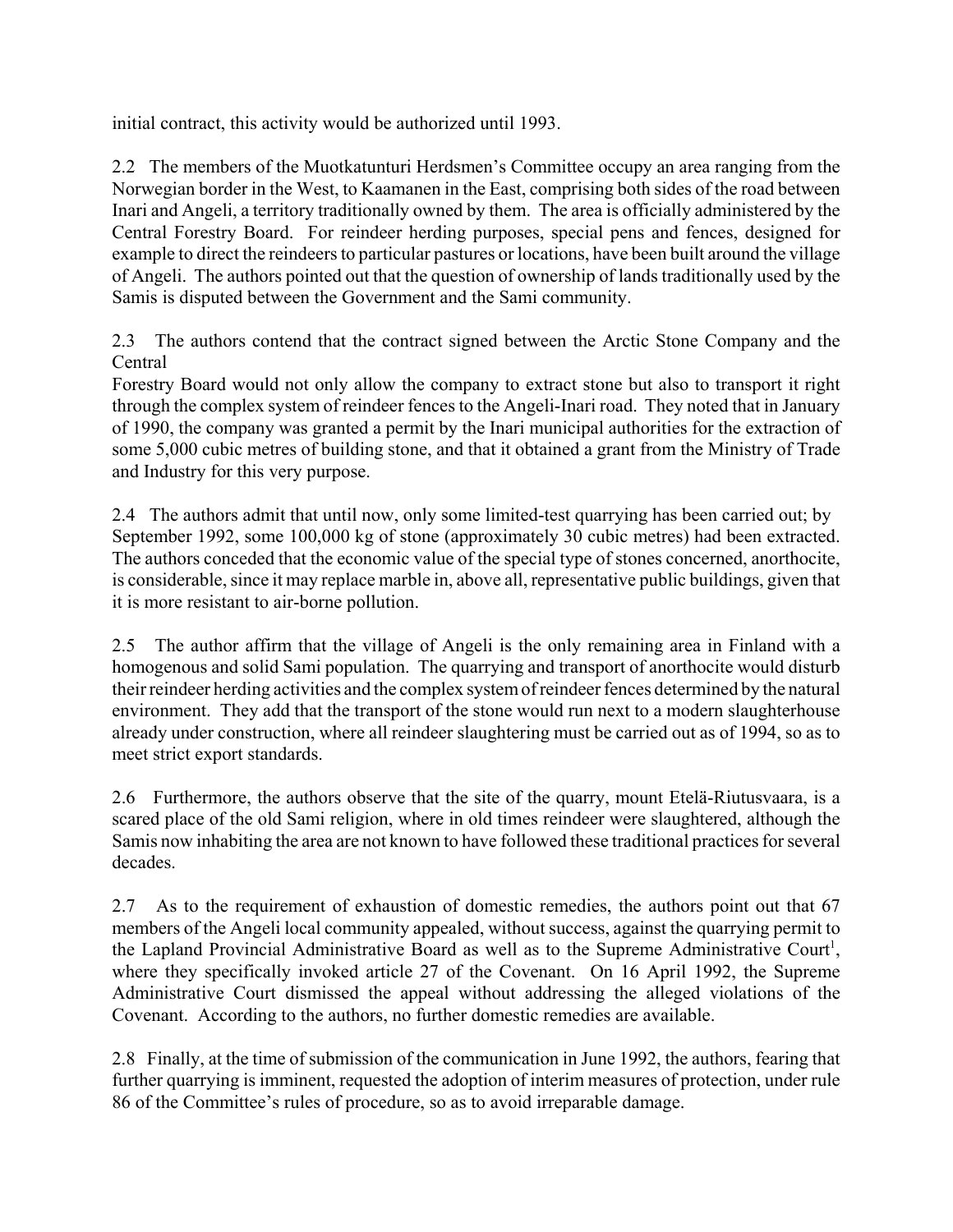# The complaint:

3.1 The authors affirm that the quarrying of stone on the flank of the Etelä-Riutusvaara mountain and its transportation through their reindeer herding territory would violated their rights under article 27 of the Covenant, in particular their right to enjoy their own culture, which has traditionally been and remains essentially based on reindeer husbandry.

3.2 In support of their contention of a violation of article 27, the authors refer to the Views adopted by the Committee in the cases of Ivan Kitok (No. 197/1985) and B. Ominayak and members of the Lubicon Lake Band v. Canada (No. 167/1984), as well as ILO Convention No. 169 concerning the rights of indigenous and tribal people in independent countries.

## The State party's information and observations and counsel's comments:

4.1 The State party confirms that quarrying of stone in the area claimed by the authors was made possible by a permit granted by the Angeli Municipal Board on 8 January 1990, Pursuant to Act No. 555/1981 on extractable land resources. This permit was at the basis for the conclusion of a contract was passed between the Central Forestry Board and a private company, which is valid until 31 December 1993.

4.2 The State party opines that those communicants to the Committee who, in the matter under consideration, have applied both to the Lapland Provincial Administrative Board and to Supreme Administrative Court have exhausted all available domestic remedies. As the number of individuals who appealed to the Supreme Administrative Court is however lower than the number of those who filed a complaint with the Committee, the State party considers the communication inadmissible on the ground of non-exhaustion of domestic remedies in respect of those authors who were not a party to the case before the Supreme Administrative Court.

4.3 The State party concedes that "extraordinary appeals" against the decision of the Supreme Administrative Court would have no prospect of success, and that there are no other impediments, on procedural grounds, to the admissibility of the communication. On the other hand, it submits that the author's request for the adoption of interim measures of protection was "clearly premature", as only test quarrying on the contested site has been carried out.

5.1 In his comments, counsel rejects the State party's argument that those authors who did not personally sign the appeal to the Supreme Administrative Court failed to exhaust available domestic remedies. He argues that "[a]II the signatories of domestic appeals and the communication have invoked the same grounds, bot hon the domestic level and before the Human Rights Committee. The number and identify of signatories was of no relevance for the outcome of the Supreme Court judgement, since the legal matter was the same for all the signatories of the communication...".

5.2 Counsel contends that in the light of the Committee's jurisprudence in the case of Sandra Lovelace v. Canada, all the authors should be deemed to have complied with the requirements of article 5, paragraph 2 (b), of the Optional Protocol. In this case, he recalls, the Committee decided that the Protocol does not impose on authors the obligation to seize the domestic courts if the highest domestic court has already substantially decided the question at issue. He affirms that in the case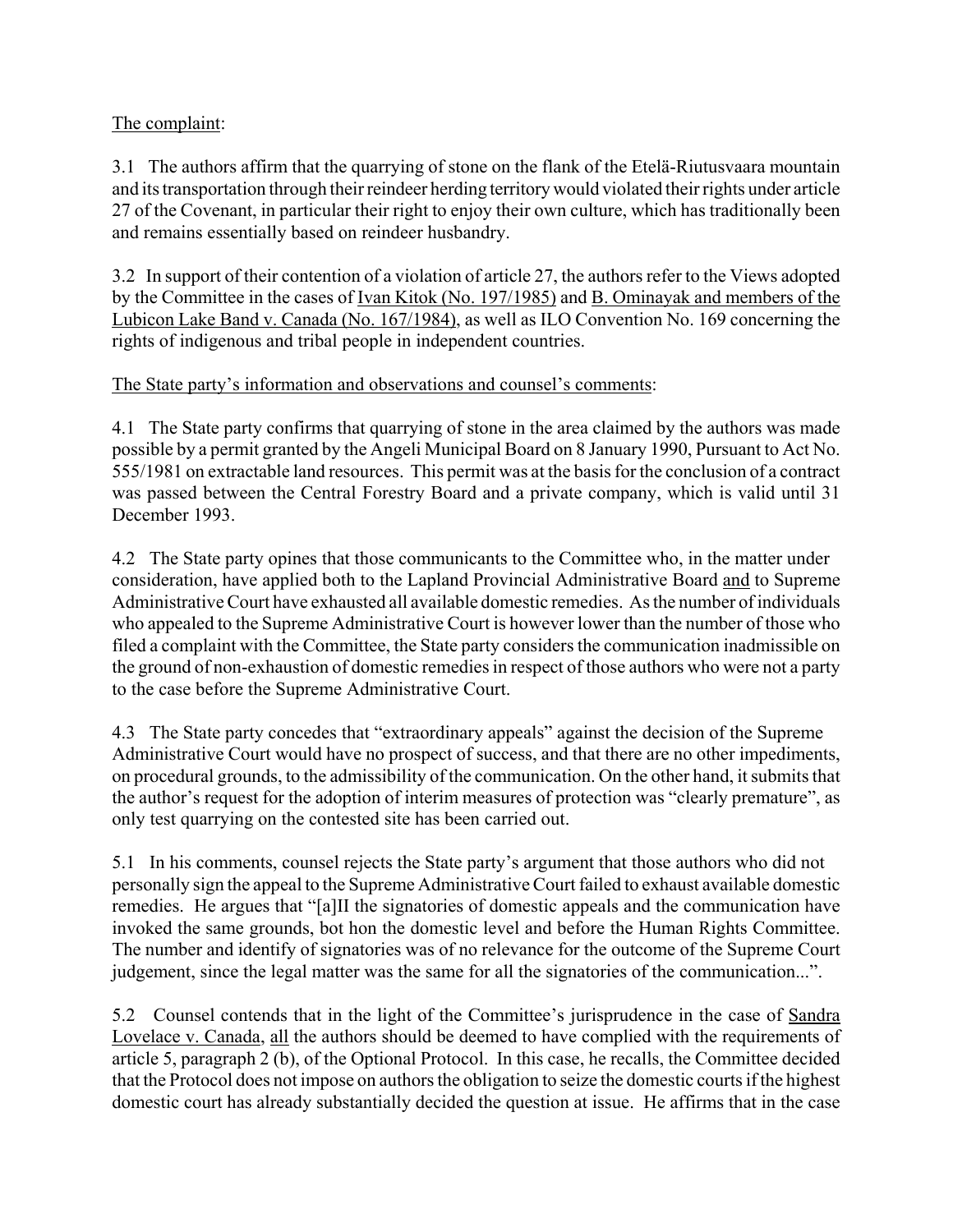of Mr. L‰nsman and his co-authors, the Supreme Administrative Court has already decided the matter in respect of all the authors.

5.3 In further comments [dated 16 August 1993], counsel notes that the lease contract for Arktinen Kivi Oy expires at the end of 1993, and that negotiations for a longer lease are underway. If agreement on a long-term lease is reached, Arktinen intends to undertake considerable investments, inter alia for road construction. Counsel further notes that even the limited test quarrying carried out so far has left considerable marks on Mount Etelä-Riutusvaara. Similarly, the marks and scars left by the provisional road allegedly will remain in the landscape for hundreds of years, because of extreme climatic conditions<sup>2</sup>. Hence, the consequences for reindeer herding are greater and will last longer than the total amount of stone to be taken from the quarry (5,000 cubic metres) would suggest. Finally, counsel reiterates that the location of the quarry and the road leading to it are of crucial importance for the activities of the Muotkatunturi Herdsmen's Committee, because their new slaughterhouse and the area used for rounding up reindeers are situated in the immediate vicinity.

### Issues and proceedings before the Committee:

6.1 Before considering any claims contained in a communication, the Human Rights Committee must, in accordance with rule 87 of its rules of procedure, decide whether or not it is admissible under the Optional Protocol to the Covenant.

6.2 The Committee notes that the State party does not object to the admissibility of the communication in respect of all those authors which appealed the quarrying permit both to the Lapland Provincial Administrative Board and to the Supreme Administrative Court. Only in respect of those authors who did not personally appeal to the Supreme Administrative Court does it contend that available domestic remedies have not been exhausted.

6.3 The Committee is unable to accept the reasoning of the State party. The facts that are at the basis of the decision of the Supreme Administrative Court of 16 April 1992 and of the communication before the Committee are identical; had those who did not personally sign the appeal to the Supreme Administrative Court done so, their appeal would have been dismissed along with that of the other appellants. It is unreasonable to expect that if they were to apply to the Supreme Administrative Court now, on the same facts and with the same legal arguments, this court would hand down a different decision. The Committee reiterates its earlier jurisprudence<sup>3</sup> that wherever the jurisprudence of the highest domestic tribunal has decided the matter at issue, thereby eliminating any prospect of success of an appeal to the domestic courts, authors are not required to exhaust domestic remedies, for purposes of the Optional Protocol. Accordingly, the Committee concludes that all the authors have complied with the requirements of article 5, paragraph 2 (b), of the Optional Protocol.

6.4 The Committee considers that the authors' claims pertaining to article 27 of the Convention have been sufficiently substantiated and that they should, accordingly, be examined on their merits.

6.5 Having noted the State party's argument that the issue of a request for interim protection under rule 86 of the Committee's rules of procedure would be premature, as only limited test quarrying in the area of Mount Etelä-Riutusvaara has been carried out, the Committee concludes that no